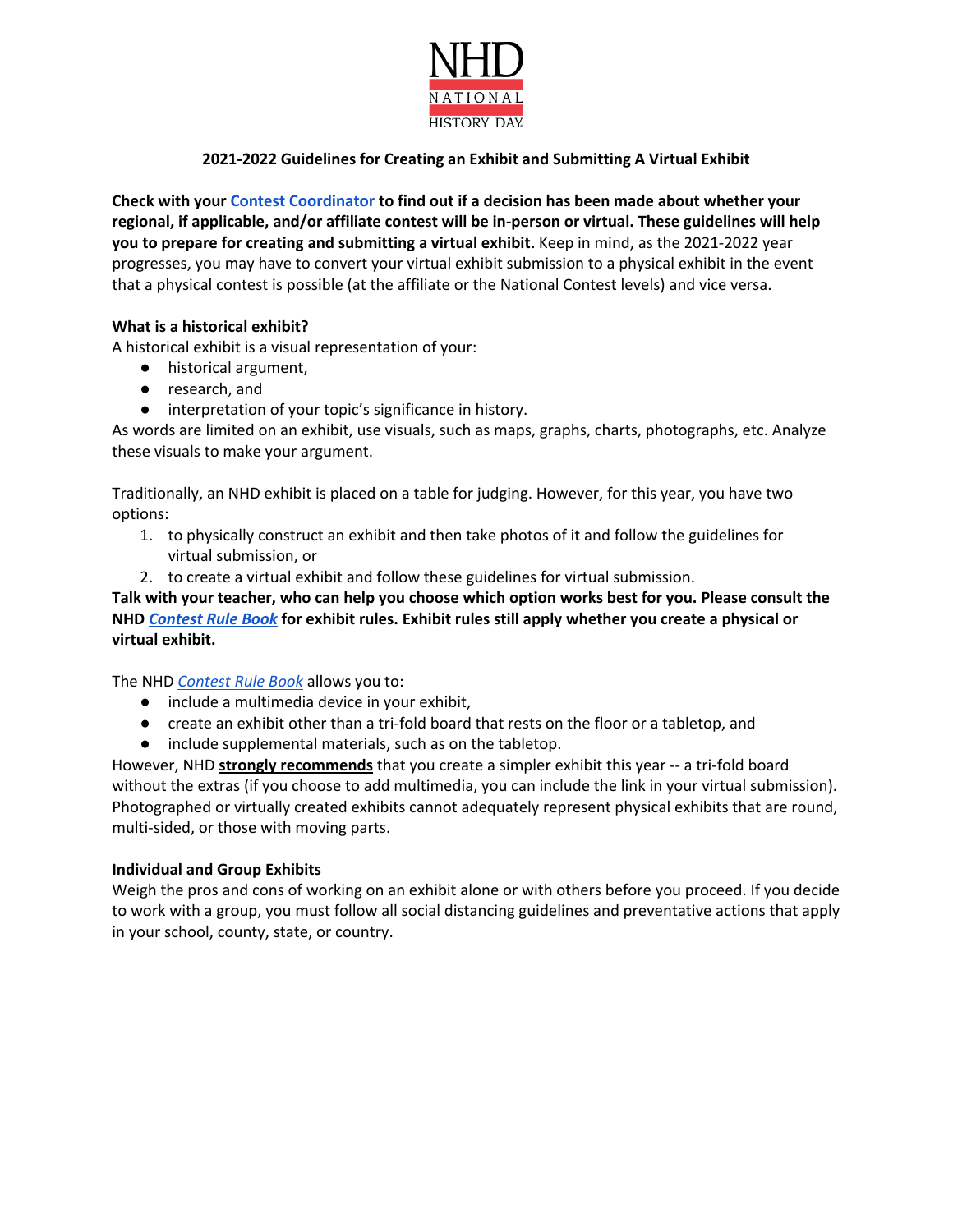

# **\*THD RECOMENDS Option #1 since, as of January 2022, the state contest is scheduled to be in-person and you will need to use a physical exhibit.**

## **\*Option #1: Guidelines for Creating a Physical Exhibit and Submitting it Virtually**

If you wish to create a physical exhibit, see pages 30-32 in the updated NHD *Contest Rule Book* for exhibit project rules. If you create a physical exhibit and your contest will accept virtual submissions or be held virtually, you must photograph your exhibit and use the template below to submit it.

## **If you create a physical exhibit and need to submit it virtually, you are required to follow these submission instructions to be sure judges can read and evaluate your exhibit.**

## **Step 1: Create a set of slides that include the following:**

- a full photo of your exhibit, and
- photographed sections of your exhibit with accompanying text.

You may use either of two template options to submit your exhibit. These options provide you with slides to insert photos and text from your exhibit. You may **not** add additional slides. Further details can be found on the first page of either slide template.

- Google Slides\*
- **PowerPoint**

Click here to view a sample project submitted through one of these templates.

#### **Step 2: Prepare to submit your slides and required paperwork:**

- Export/download your completed exhibit template as a PDF.
- Combine your exhibit PDF and required paperwork (title page, process paper, and annotated bibliography) PDF into a single PDF file of 25 MB or smaller. (You may need to use one of the free apps to create and/or compress your PDF file. Some free apps include Small PDF and I Love PDF.) **The final PDF document order must be: title page, process paper, annotated bibliography, exhibit template.** 
	- o Please see this example for the correct order.
	- Please see this video to learn how to combine your PDF documents into one PDF file.

## **Step 3: Follow your Contest Coordinator's procedures to submit your virtual entry.**